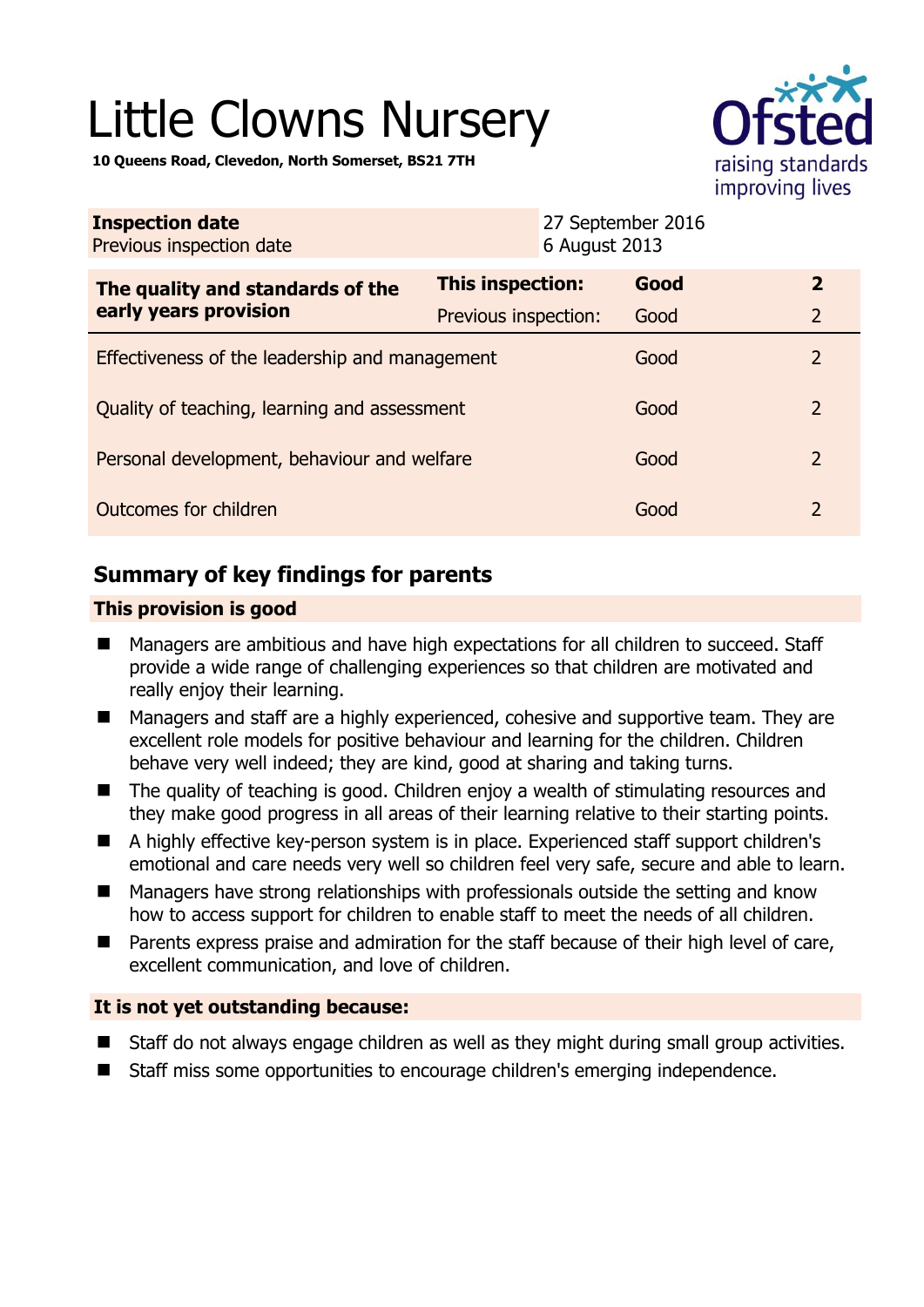# **What the setting needs to do to improve further**

#### **To further improve the quality of the early years provision the provider should:**

- develop staff's skills to ensure they consistently engage children at all times during small group teaching activities
- ensure that staff consistently support children's emerging independence wherever possible, including at mealtimes.

## **Inspection activities**

- The inspector spoke to the staff, children and parents at appropriate times during the inspection.
- The inspector observed the staff interactions and children's play, and viewed the available resources and equipment.
- The inspector took account of the views of parents through discussions.
- The inspector undertook a joint observation of an activity with the manager.
- The inspector sampled documentation, including children's records, policies and procedures.

## **Inspector**

Amanda Burn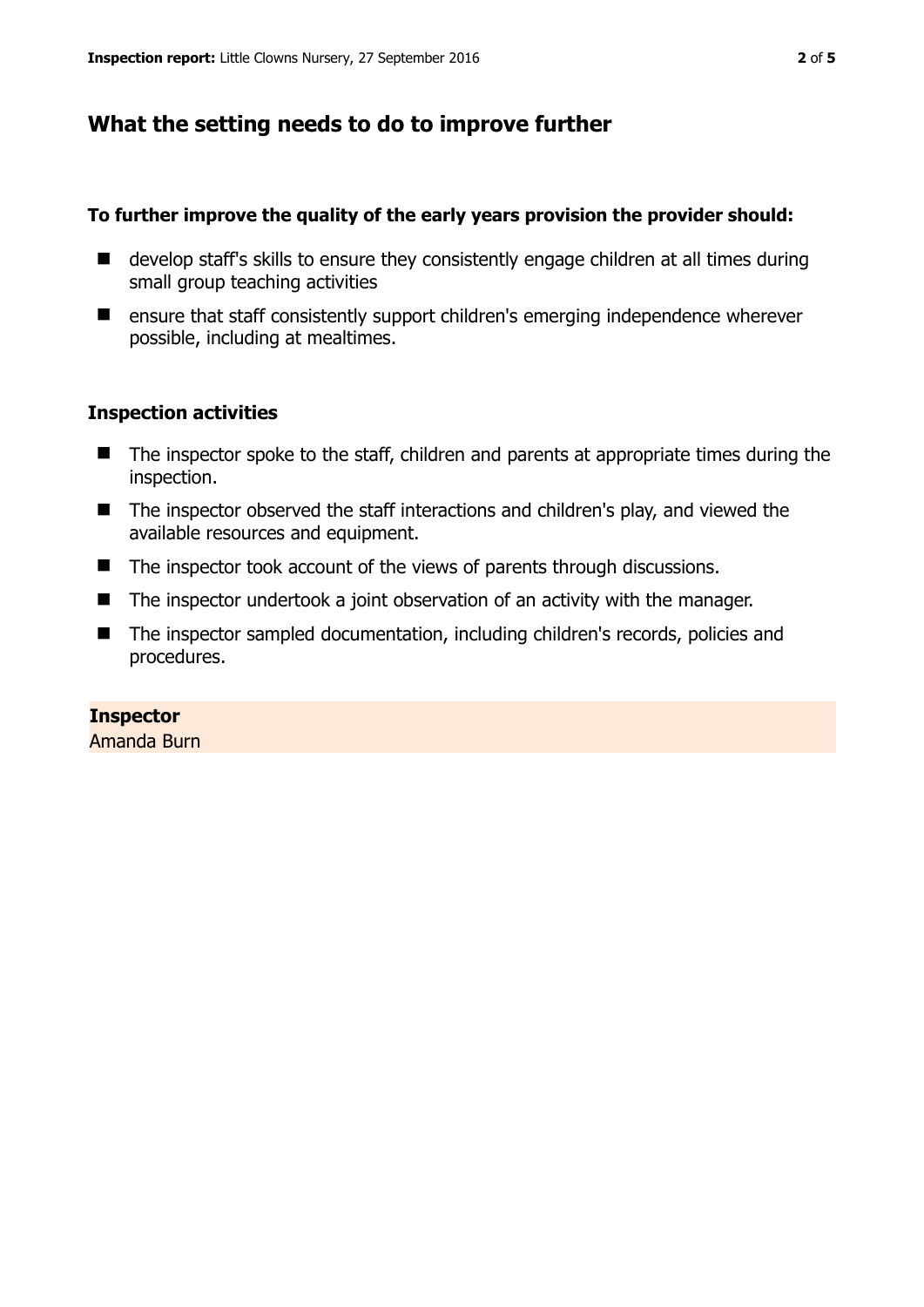## **Inspection findings**

#### **Effectiveness of the leadership and management is good**

Safeguarding is effective. Managers and staff have a thorough understanding of all the safeguarding requirements and keep up to date with recent changes in legislation. Safety policies and processes are rigorous, well implemented and documented so that children are safe and protected. Managers are passionate about supporting learning. They identify staff training needs through regular supervision meetings and ensure that professional development is directly focused on the needs of the children. For example, following training, staff made improvements to the settling-in process for new children and now provide more exciting music sessions for children aged two years. Managers monitor children's progress and evaluate the provision accurately. They have clear targets for improvement. They involve and seek parents' views and make changes as a result.

#### **Quality of teaching, learning and assessment is good**

Staff plan activities based on what children enjoy to extend their learning. Staff support babies' physical and communication skills effectively. For example, they provide a good range of natural materials and sensory activities for them to explore. Following a seaside holiday, two-year-olds are excited to use magnifying glasses to examine real seaweed and to hunt for small objects in the sand tray. Staff use their interest to skilfully encourage their physical, language and communication and mathematical skills very well. For example, they encourage them to examine, describe, and count what they find. A new improved monitoring, tracking and assessment system is being embedded to enable staff to address children's needs quickly and ensure good progress for all.

#### **Personal development, behaviour and welfare are good**

Staff and parents develop strong partnerships right from the start. Daily communication about children's well-being and learning is excellent. Children love their healthy snacks and meals and learn to be independent by learning to wash their own hands and pour their own drinks, for example. Children enjoy learning about the world around them when they go on local outings. They also learn to respect diversity and differences when they celebrate cultural festivals, for example.

#### **Outcomes for children are good**

Children are very happy, sociable and caring learners at this setting. They are highly motivated and are very well prepared for the next stage in their learning. For example, older children benefit from excellent focused activities to help them learn specific skills, such as reading and writing. They love the challenging games that help them identify the look and sound of letters.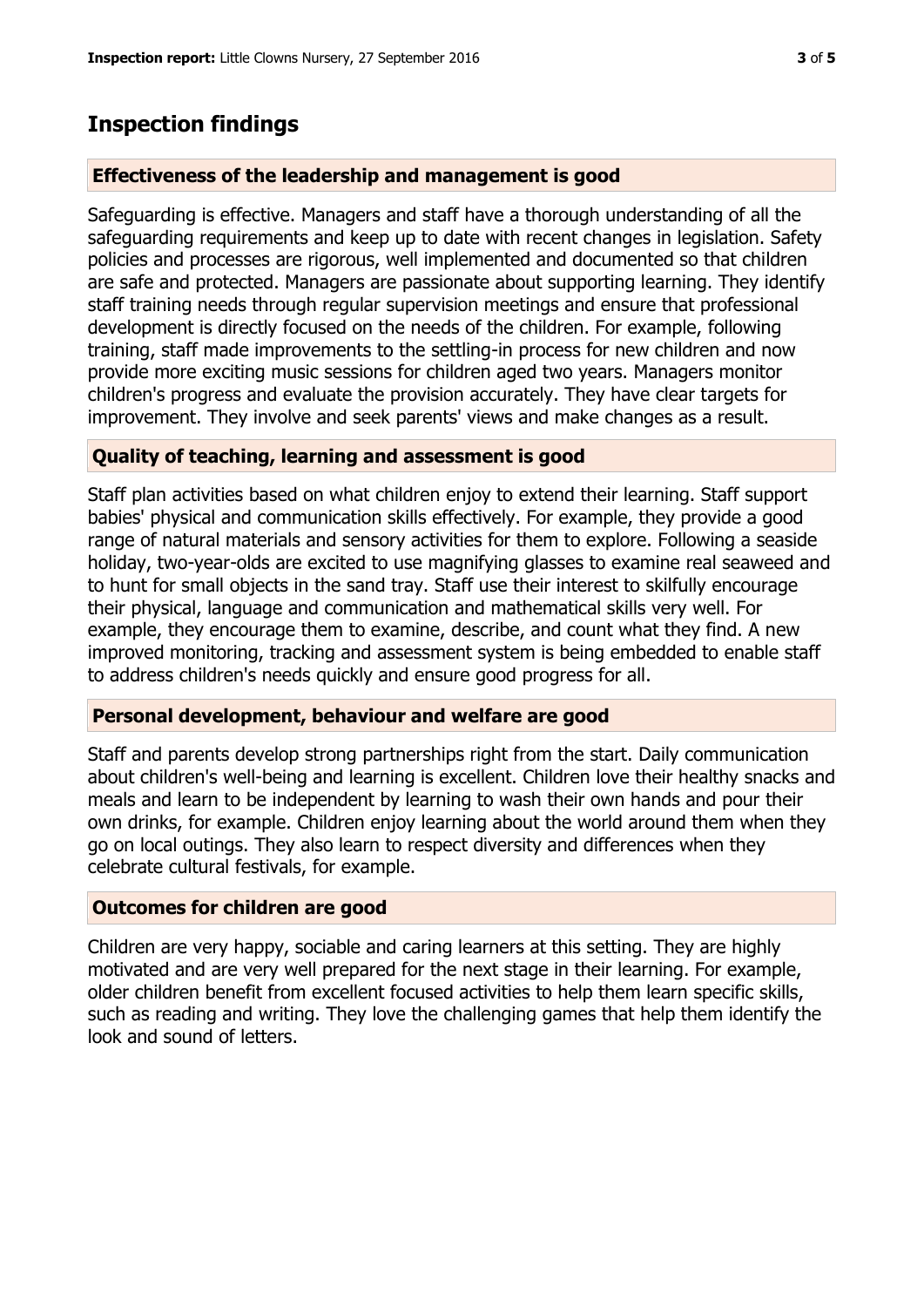# **Setting details**

| Unique reference number                             | EY300167                                                                             |  |
|-----------------------------------------------------|--------------------------------------------------------------------------------------|--|
| <b>Local authority</b>                              | North Somerset                                                                       |  |
| <b>Inspection number</b>                            | 1061865                                                                              |  |
| <b>Type of provision</b>                            | Full-time provision                                                                  |  |
| Day care type                                       | Childcare - Non-Domestic                                                             |  |
| <b>Registers</b>                                    | Early Years Register, Compulsory Childcare<br>Register, Voluntary Childcare Register |  |
| Age range of children                               | $0 - 8$                                                                              |  |
| <b>Total number of places</b>                       | 48                                                                                   |  |
| Number of children on roll                          | 79                                                                                   |  |
| Name of registered person                           | Little Clowns Nursery Limited                                                        |  |
| <b>Registered person unique</b><br>reference number | RP902381                                                                             |  |
| Date of previous inspection                         | 6 August 2013                                                                        |  |
| <b>Telephone number</b>                             | 01275 340069                                                                         |  |

Little Clowns Nursery registered in 2005. It is located in Clevedon in North Somerset. The nursery is open each weekday from 8am to 6pm, for 51 weeks of the year. There are 11 staff who work with the children. Of these, nine are qualified from level 2 to level 6. The nursery provides funded early education for children aged two, three and four years.

This inspection was carried out by Ofsted under sections 49 and 50 of the Childcare Act 2006 on the quality and standards of provision that is registered on the Early Years Register. The registered person must ensure that this provision complies with the statutory framework for children's learning, development and care, known as the early years foundation stage.

Any complaints about the inspection or the report should be made following the procedures set out in the guidance 'Complaints procedure: raising concerns and making complaints about Ofsted', which is available from Ofsted's website: www.gov.uk/government/organisations/ofsted. If you would like Ofsted to send you a copy of the guidance, please telephone 0300 123 4234, or email enquiries@ofsted.gov.uk.